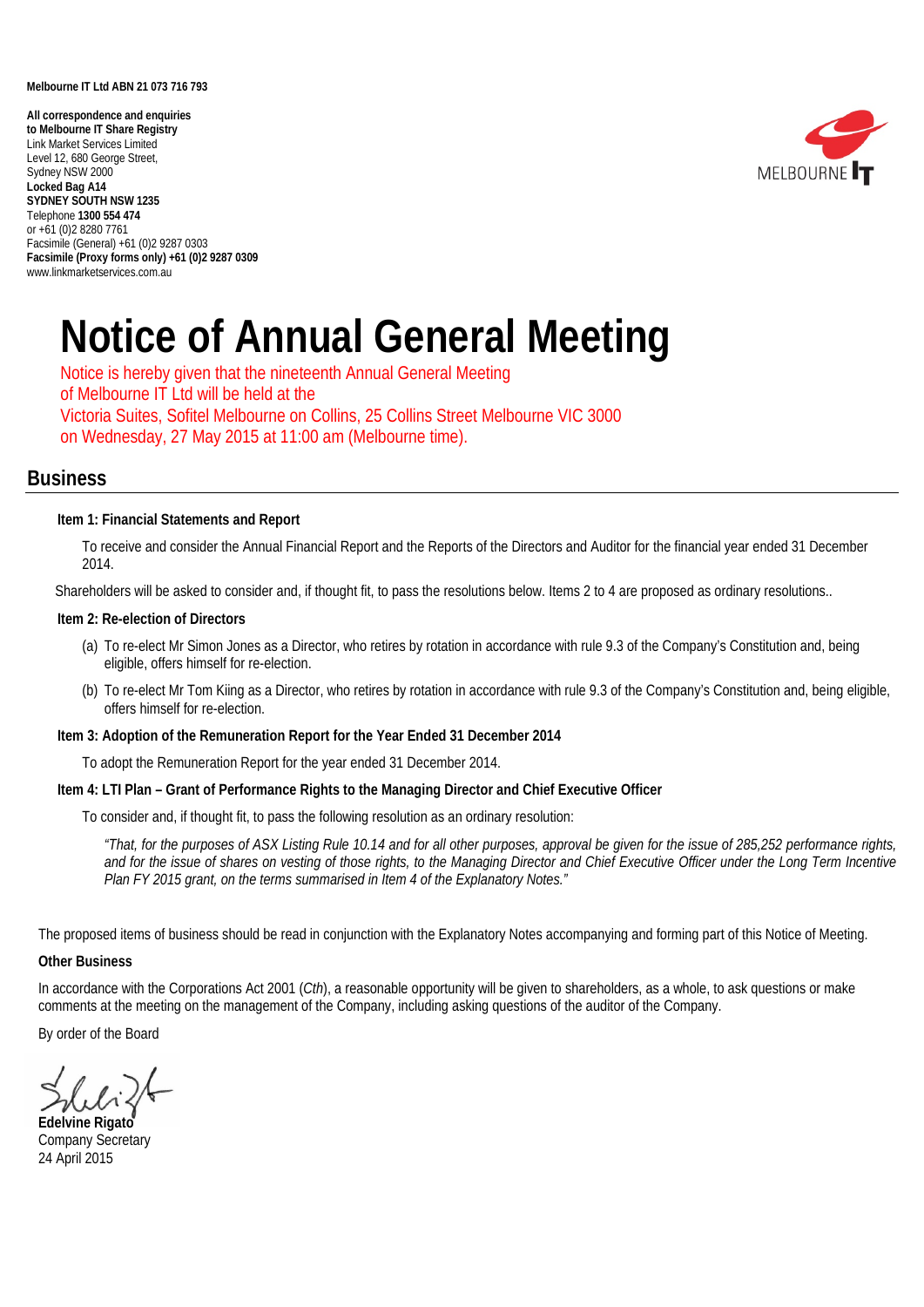# **Explanatory Notes**

#### **The information below is an explanation of the business to be considered at the Annual General Meeting (AGM).**

### **Item 1: Financial Statements and Report**

The Annual Financial Report and the reports of the Directors and the Auditor for the financial year ended 31 December 2014 will be presented for consideration. The Annual Report is available on the Company's corporate website (http://melbourneit.info/) (and will be mailed to shareholders who have elected to receive a hard copy).

#### **Item 2: Re-election of Directors**

In accordance with rule 9.3 of the Company's Constitution:

- (a) Mr Simon Jones retires by rotation and, being eligible, offers himself for re-election.
- (b) Mr Tom Kiing retires by rotation and, being eligible, offers himself for re-election.

Personal particulars for Messrs Jones and Kiing are set out below.

#### **Item 2(a): Mr Simon Jones**

#### **Mr Simon Jones – Chairman and Non-Executive Director**

Mr Jones is a Chartered Accountant and a director of Canterbury Partners Pty Ltd which is a boutique corporate advisory business located in Melbourne. He has extensive experience in investment advisory, valuations, mergers and acquisitions, public offerings, audit and venture capital.

Mr Jones is Chairman of the Advisory Board of MAB Limited, Lead Independent Director of Computershare Limited and Chairman of the Advisory Board of Trawalla Group. Mr Jones is former Managing Director of N.M. Rothschild and Sons (Australia) - Melbourne office. He is also a former Head of Audit and Business Advisory (Australia & New Zealand) and Corporate Finance (Melbourne) of Arthur Andersen.

Mr Jones was appointed to the Board on 12 March 2003, and was appointed Chairman on 1 November 2009. He is a member of the Audit & Risk Management Committee (ARMC) and the Human Resources, Remuneration and Nomination Committee (HRRNC).

#### **Item 2(b): Mr Tom Kiing**

#### **Mr Tom Kiing – Non-Executive Director**

Mr Kiing is a director of Bridge Capital Pty Ltd, an Australian technology investment firm that manages a portfolio of investments in the IT sector. He currently sits on the Boards of: Primary Opinion Ltd, an ASX listed digital content company; and The Atomic Group, an integrated sports and health company in Australia. Mr Kiing is also co-founder of Tarazz.com, an Asian based ecommerce portal.

Mr Kiing has extensive experience in mergers and acquisitions, capital markets and corporate finance. He travels extensively through the ASEAN region to promote a wide range of Australian investment opportunities to Asian institutions and private investors.

Mr Kiing was appointed to the Board on 19 December 2002. He is a member of the HRRNC and served as the Chairman of that committee from 1 October 2013 until 1 March 2014.

Mr Kiing, through Sieana Pty Ltd and associated entities, is a substantial shareholder in Melbourne IT. He has a relevant interest in 5,721,488 shares (6.61%) in the Company as at the date of this Notice.

#### *Board recommendation*

The Board (other than Messrs Jones and Kiing, in relation to their own re-election) recommends that you vote in favour of these resolutions.

#### **Item 3: Adoption of Remuneration Report for the Year Ended 31 December 2014**

The Remuneration Report is presented within the Directors' Report of the Company's 31 December 2014 Annual Report. It is also available on the Company's corporate website (http://melbourneit.info/).

Shareholders will be asked to vote on a resolution to adopt the Remuneration Report at the AGM. The vote on the resolution will be advisory only and will not bind the Directors or the Company. However, under the Corporations Act, if 25 per cent or more of the votes cast on the resolution at the AGM are against adoption of the Remuneration Report, then:

- if comments are made on the Remuneration Report at the AGM, the Company's Remuneration Report for the year ended 31 December 2015 (**2015 Remuneration Report**) will be required to include an explanation of the Board's proposed action in response or, if no action is proposed, the Board's reasons for this, and
- if, at next year's AGM, at least 25 per cent of the votes cast on the resolution for adoption of the 2015 Remuneration Report are against it, the Company will be required to put to shareholders a resolution proposing that an extraordinary general meeting (**EGM**) be called to consider the election of Directors (a 'spill resolution'). If a spill resolution is passed (i.e. more than 50 per cent of the votes cast are in favour of it), all of the Directors (other than the Managing Director & CEO) who were Directors when the resolution for adoption of the 2015 Remuneration Report was voted on will cease to hold office at the subsequent EGM and may present themselves for re-election at that EGM.

The Board will take the outcome of the vote on Item 3 into consideration when reviewing the remuneration policy for Directors and executives in the future.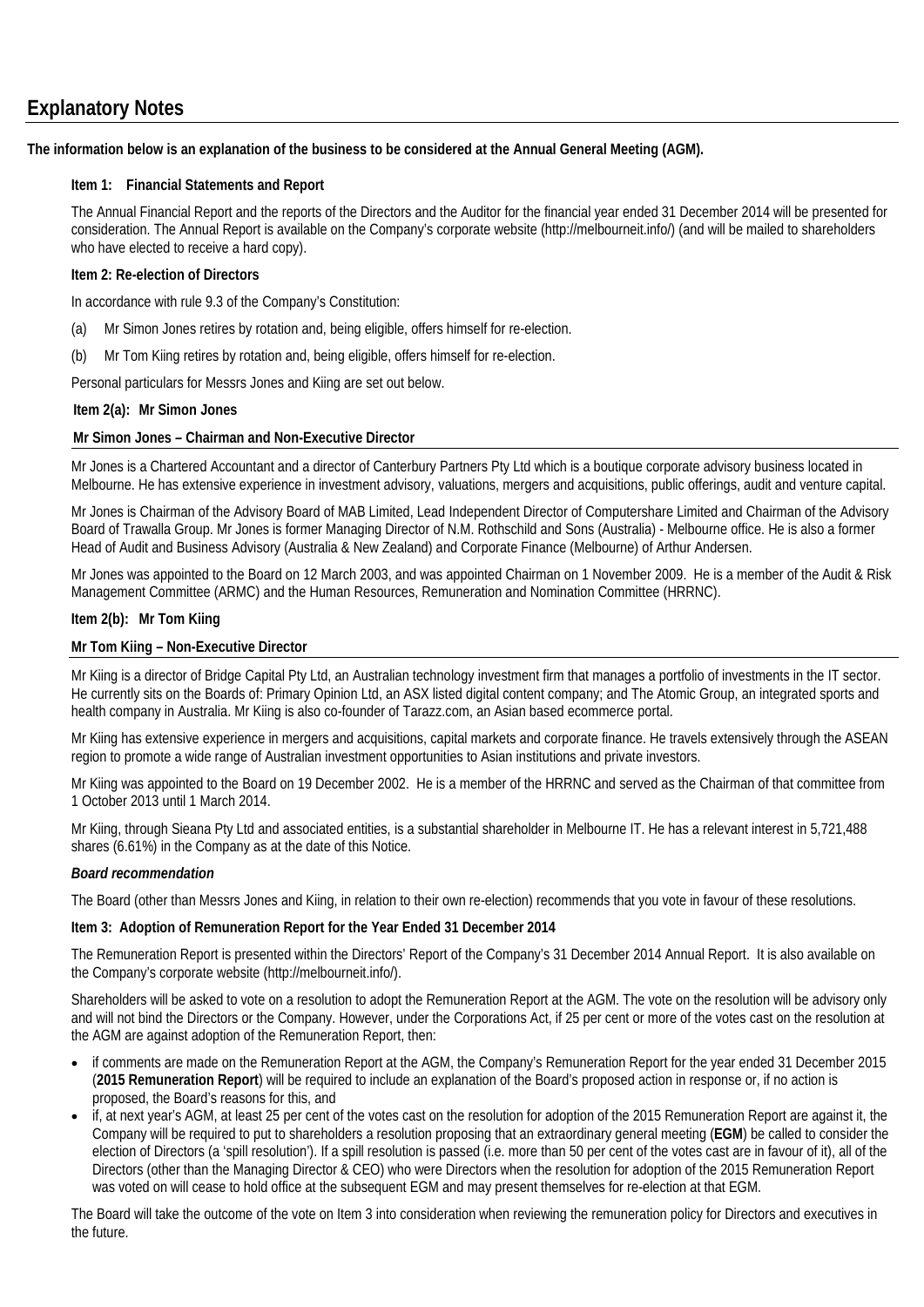A reasonable opportunity will be provided for shareholders to ask questions about or to make comments on the Remuneration Report at the AGM.

#### *Board recommendation*

The Board recommends that shareholders vote in favour of this resolution.

#### *Voting exclusion statement*

Please refer to Item 3 of 'Voting Exclusion Statements' in General Information below.

#### **Item 4: LTI Plan – Grant of Performance Rights to the Managing Director and Chief Executive Officer**

#### *Overview of Performance Rights grant under LTI component of remuneration*

The Company has established a long term incentive (**LTI**) plan (**Plan**) as part of its executive remuneration strategy. Under the Plan, eligible executives are offered performance rights to acquire shares in the Company subject to the satisfaction of certain performance conditions.

The Plan is the Company's principal vehicle to grant long term incentive awards and forms what the Board considers to be a key element of the Company's total remuneration strategy for executive Key Management Personnel (**KMP**) and other eligible senior executives. Awards under the Plan will be in the form of Performance Rights.

The primary objectives of the Plan are to:

- ensure focus on medium to long term performance and growth of the Company;
- create long term shareholder value;
- encourage alignment between remuneration outcomes and shareholder interests;
- clearly align remuneration outcomes with the strategic goals of the Company; and
- ensure executive KMP and other eligible senior executives are retained with the Company during key milestone initiatives.

#### *Why is shareholder approval being sought?*

ASX Listing Rule 10.14 requires shareholder approval in order for a director to be issued equity securities in the Company under an employee incentive scheme. It is intended that shares will be acquired on market to satisfy awards that vest under the Plan and therefore, shareholder approval for an issue of shares on vesting of the Performance Rights would not be required under the ASX Listing Rules. However, shareholder approval is being sought to preserve the flexibility for shares to be issued under the Plan.

Accordingly, shareholders are asked to approve the grant of 285,252 Performance Rights to Mr Mercer under the FY 2015 grant, on the terms and conditions set out in the Explanatory Notes. If shareholder approval is not obtained in relation to the proposed grant of Performance Rights to the Managing Director and Chief Executive Officer, the Company will provide Mr Mercer with an equivalent cash-based LTI award.

#### *Key terms of the Performance Rights grant*

A brief overview of the key terms of the proposed grants to Mr Mercer is set out below.

| TERM                              | <b>DETAIL</b>                                                                                                                                                                                                                                                                                                                        |
|-----------------------------------|--------------------------------------------------------------------------------------------------------------------------------------------------------------------------------------------------------------------------------------------------------------------------------------------------------------------------------------|
| Details of the proposed LTI grant | The proposed FY 2015 grant for Mr Mercer is for 285,252 Performance Rights.                                                                                                                                                                                                                                                          |
|                                   | The grant represents the long term incentive component of Mr Mercer's remuneration package<br>(LTI grant).                                                                                                                                                                                                                           |
|                                   | The maximum number of performance rights has been calculated based on 65% of<br>Mr Mercer's annual salary package (Salary Remuneration). The grant value has then been<br>divided by the volume weighted average market price (VWAP) of the Company's shares over<br>the 20 day trading period immediately preceding 1 January 2015. |
| Entitlements                      | Each Performance Right is a right to acquire one share in the Company (or an equivalent cash<br>amount), subject to the achievement of the performance conditions set out below.                                                                                                                                                     |
|                                   | Performance Rights do not carry any dividend or voting rights.                                                                                                                                                                                                                                                                       |
|                                   | Performance Rights are non-transferable, except in limited circumstances or with the consent<br>of the Board.                                                                                                                                                                                                                        |
| Date of grant                     | If shareholder approval is obtained, the Performance Rights will be granted to Mr Mercer as<br>soon as practicable after the AGM, but in any event, within 12 months of the AGM.                                                                                                                                                     |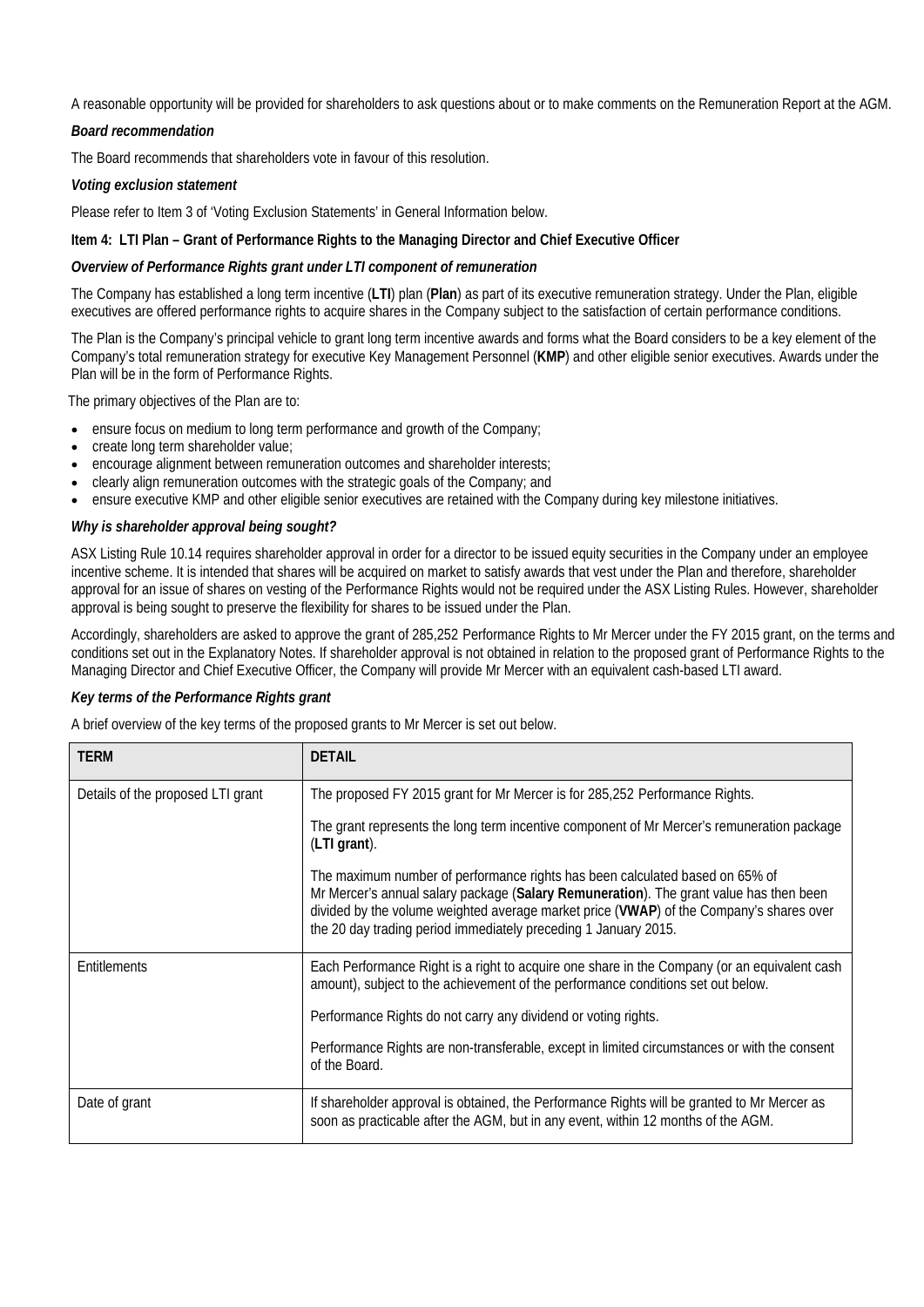| <b>TERM</b>         | <b>DETAIL</b>                                                                                                                                                                                                                                                                                                                                                                                                                                                                                                                          |                           |                                                                                           |  |  |  |
|---------------------|----------------------------------------------------------------------------------------------------------------------------------------------------------------------------------------------------------------------------------------------------------------------------------------------------------------------------------------------------------------------------------------------------------------------------------------------------------------------------------------------------------------------------------------|---------------------------|-------------------------------------------------------------------------------------------|--|--|--|
| Performance hurdles | The Performance Rights are subject to two performance hurdles which are independent and<br>will be tested separately.                                                                                                                                                                                                                                                                                                                                                                                                                  |                           |                                                                                           |  |  |  |
|                     | (1) EPS performance                                                                                                                                                                                                                                                                                                                                                                                                                                                                                                                    |                           |                                                                                           |  |  |  |
|                     | 50% of the Performance Rights proposed to be granted will be subject to an Earnings Per<br>Share (EPS) performance hurdle, based on the Company's growth in EPS over the<br>Performance Period (EPS Hurdle).                                                                                                                                                                                                                                                                                                                           |                           |                                                                                           |  |  |  |
|                     | Broadly, EPS measures the earnings generated by the Company attributable to each share on<br>issue.                                                                                                                                                                                                                                                                                                                                                                                                                                    |                           |                                                                                           |  |  |  |
|                     | The growth in the Company's EPS over the relevant Performance Period will be measured by<br>comparing the underlying base year and final year EPS results (i.e. FY 14 and FY 17<br>respectively) to determine annual compound growth.                                                                                                                                                                                                                                                                                                  |                           |                                                                                           |  |  |  |
|                     | The percentage of Performance Rights subject to the EPS Hurdle that vest, if any, will be<br>determined by reference to the EPS achieved over the Performance Period compared to the<br>Company's targets, as follows:                                                                                                                                                                                                                                                                                                                 |                           |                                                                                           |  |  |  |
|                     | Melbourne IT EPS growth                                                                                                                                                                                                                                                                                                                                                                                                                                                                                                                | Annual compound<br>growth | Performance Rights<br>subject to EPS Hurdle<br>that vest (%)                              |  |  |  |
|                     | Maximum % or above                                                                                                                                                                                                                                                                                                                                                                                                                                                                                                                     | $>20\%$                   | 100%                                                                                      |  |  |  |
|                     | Between threshold % and maximum %                                                                                                                                                                                                                                                                                                                                                                                                                                                                                                      | 12% to 20%                | Progressive pro rata<br>vesting between 50% to<br>100% (i.e. on a straight<br>line basis) |  |  |  |
|                     | Less than the threshold %                                                                                                                                                                                                                                                                                                                                                                                                                                                                                                              | < 12%                     | 0%                                                                                        |  |  |  |
|                     | The Board retains a discretion to adjust the EPS Hurdle to ensure that Mr Mercer (and all<br>other Plan participants) are neither advantaged nor disadvantaged by matters outside<br>management's control that affect EPS (for example, by excluding one-off non-recurrent items<br>or the impact of significant acquisitions or disposals).                                                                                                                                                                                           |                           |                                                                                           |  |  |  |
|                     | (b) TSR performance                                                                                                                                                                                                                                                                                                                                                                                                                                                                                                                    |                           |                                                                                           |  |  |  |
|                     | 50% of the Performance Rights proposed to be granted will be subject to a TSR hurdle, based<br>on the Company's relative total shareholder return (TSR) performance tested at the end of the<br>applicable Performance Period (TSR Hurdle). The TSR Hurdle is tested by measuring the<br>Company's TSR performance against the TSR performance of a peer group of companies<br>from the S&P/ASX Small Ordinaries index excluding any metals & mining, energy and property<br>trusts (selected by the Board at the time of each grant). |                           |                                                                                           |  |  |  |
|                     | The percentage of Performance Rights subject to the TSR Hurdle that vest, if any, will be<br>determined by reference to the Company's performance against the comparator group over<br>the Performance Period.                                                                                                                                                                                                                                                                                                                         |                           |                                                                                           |  |  |  |
|                     | Melbourne IT TSR performance<br>Relative TSR ranking against peer group                                                                                                                                                                                                                                                                                                                                                                                                                                                                | Hurdle that vest (%)      | Performance Rights subject to TSR                                                         |  |  |  |
|                     | Above the 75th percentile                                                                                                                                                                                                                                                                                                                                                                                                                                                                                                              | 100%                      |                                                                                           |  |  |  |
|                     | 50th to 75th percentile                                                                                                                                                                                                                                                                                                                                                                                                                                                                                                                | basis)                    | Progressive pro rata vesting between<br>50% to 100% (i.e. on a straight line              |  |  |  |
|                     | Below the 50th percentile                                                                                                                                                                                                                                                                                                                                                                                                                                                                                                              | 0%                        |                                                                                           |  |  |  |
|                     | The Board retains discretion to adjust the TSR Hurdle to ensure that Mr Mercer (and all other<br>Plan participants) are neither advantaged nor disadvantaged by matters outside<br>management's control that affect achievement of the hurdle.                                                                                                                                                                                                                                                                                         |                           |                                                                                           |  |  |  |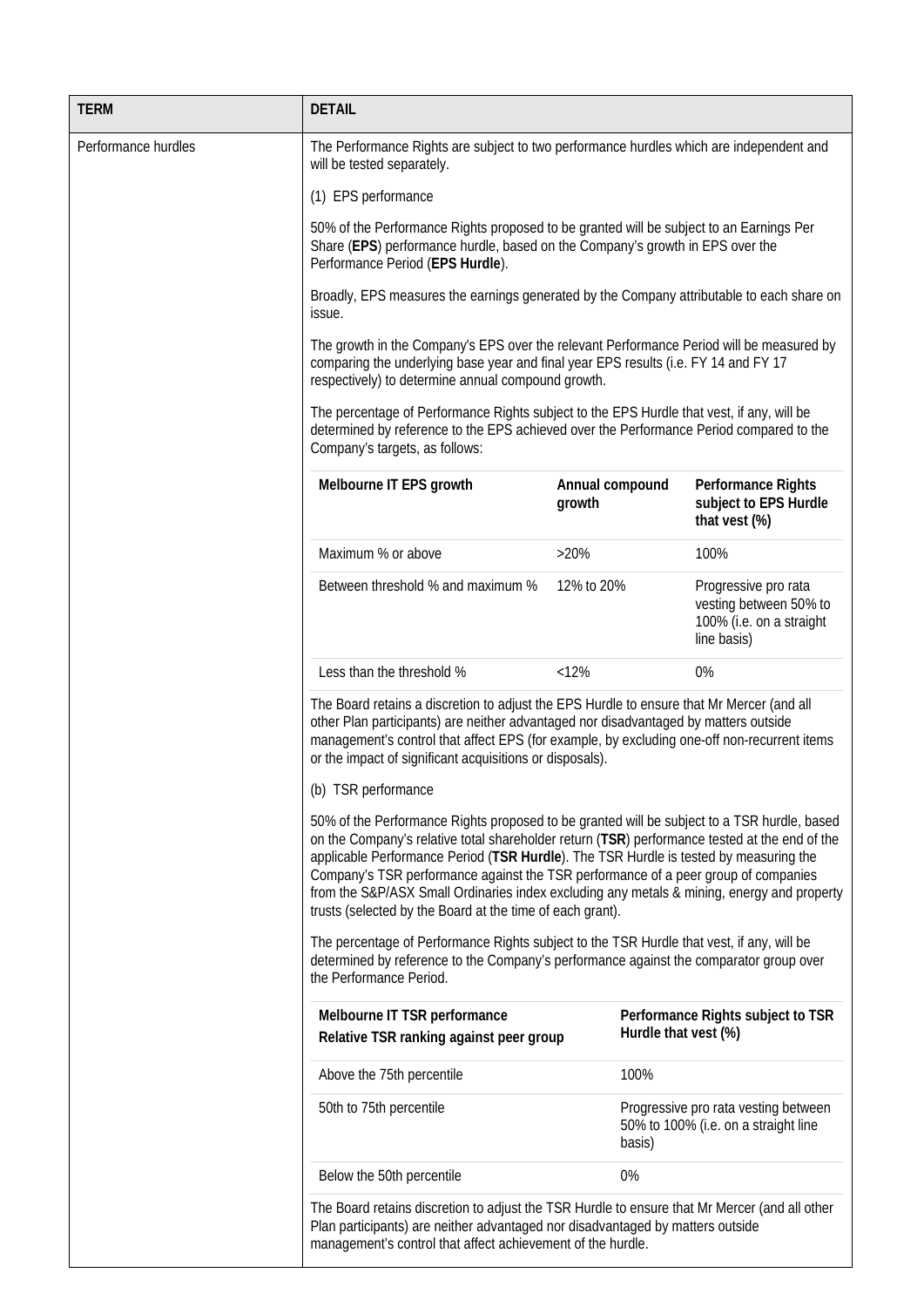| <b>TERM</b>                       | <b>DETAIL</b>                                                                                                                                                                                                                                                                                                                                                                                                                                                                                                                          |  |  |  |  |
|-----------------------------------|----------------------------------------------------------------------------------------------------------------------------------------------------------------------------------------------------------------------------------------------------------------------------------------------------------------------------------------------------------------------------------------------------------------------------------------------------------------------------------------------------------------------------------------|--|--|--|--|
| Performance Period and vesting    | The performance period is three years, commencing 1 January 2015 and ending on<br>31 December 2017. However, as the Company's full-year results will not be announced to the<br>market until February following the end of the performance period, Performance Rights will not<br>vest until on or around March 2018.                                                                                                                                                                                                                  |  |  |  |  |
|                                   | Any Performance Rights that do not vest following testing of the performance hurdles at the<br>end of the Performance Period will lapse.                                                                                                                                                                                                                                                                                                                                                                                               |  |  |  |  |
| Allocation of shares upon vesting | Following testing of the applicable performance conditions and determination of the level of<br>vesting of Performance Rights, one fully paid share in the Company will be allocated in relation<br>to each Performance Right which vests.                                                                                                                                                                                                                                                                                             |  |  |  |  |
|                                   | The Company's obligation to allocate shares on vesting may be satisfied by issuing new<br>shares, acquiring shares on market or transferring shares from an employee share trust.                                                                                                                                                                                                                                                                                                                                                      |  |  |  |  |
| Trading restrictions              | Shares allocated on vesting of Performance Rights will not be subject to any further trading<br>restrictions, subject to complying with the Company's Share Trading Policy.                                                                                                                                                                                                                                                                                                                                                            |  |  |  |  |
| Price payable for securities      | No amount will be payable in respect of the allocation of Performance Rights, nor in respect of<br>any shares granted upon vesting of the Performance Rights.                                                                                                                                                                                                                                                                                                                                                                          |  |  |  |  |
| Cessation of employment           | If Mr Mercer ceases employment with the Company before the end of the Performance Period,<br>the treatment of the Performance Rights will depend on the circumstances of cessation.                                                                                                                                                                                                                                                                                                                                                    |  |  |  |  |
|                                   | All unvested Performance Rights will lapse in the event of resignation or termination for cause.<br>Where Mr Mercer ceases employment for any other reason, a pro-rata portion of unvested<br>Performance Rights (based on the period of time employed during the vesting period) will<br>generally continue on-foot and be tested at the end of the original vesting date against the<br>relevant vesting conditions. However, the Board has discretion to apply another treatment that<br>it deems appropriate in the circumstances. |  |  |  |  |
| Other information                 | No other director of the Company is eligible to participate in the Plan or any other employee<br>incentive scheme of the Company.                                                                                                                                                                                                                                                                                                                                                                                                      |  |  |  |  |
|                                   | Since the establishment of the Plan in 2014, 659,913 Performance Rights have been granted<br>under the Plan.                                                                                                                                                                                                                                                                                                                                                                                                                           |  |  |  |  |
|                                   | No loans will be made available to Mr Mercer in connection with his participation in the Plan.                                                                                                                                                                                                                                                                                                                                                                                                                                         |  |  |  |  |

# *Board recommendation*

The Board (other than Mr Martin Mercer who abstains from making a recommendation because of his interest in the resolution) unanimously recommends that shareholders vote in favour of Item 4.

# *Voting exclusion statement*

Please refer to Item 4 of 'Voting Exclusion Statements' in General Information below.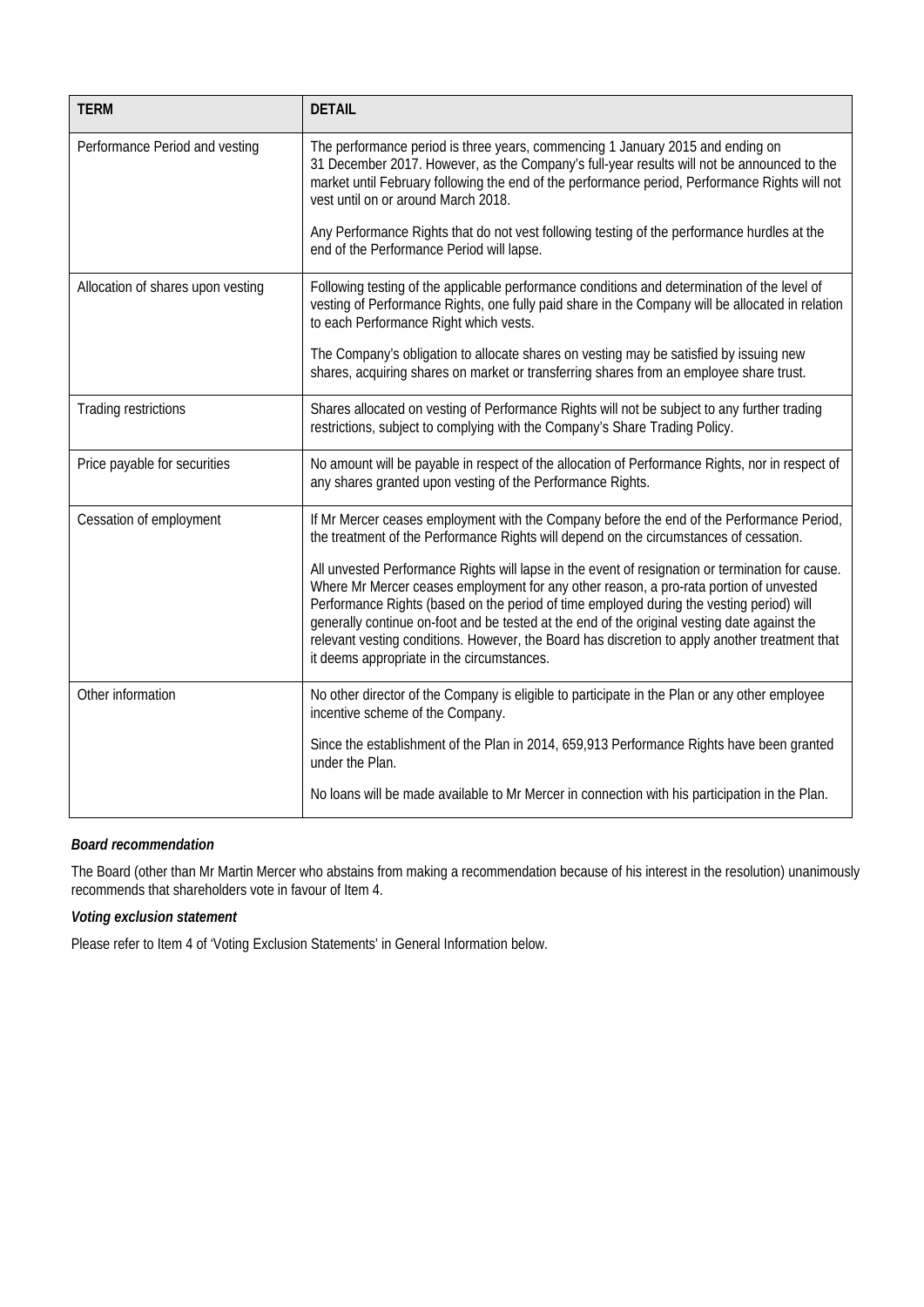# **General Information**

### *Definitions*

**Closely Related Party**, in relation to a member of the KMP means the member's spouse, child or dependant (or a child or dependant of the member's spouse), anyone else in the member's family who may be expected to influence or be influenced by the member in the member's dealings with the Company or the Group, and any company the member controls.

**Company** means Melbourne IT Ltd ABN 21 073 716 793.

**Group** means the Company and its related bodies corporate from time to time (as that term is defined in the Corporations Act).

**Corporations Act** means the Corporations Act 2001 (*Cth*).

**KMP** or **Key Management Personnel** means those persons having authority and responsibility for planning, directing and controlling the activities of the Company or the Group, whether directly or indirectly, including any director (whether executive or otherwise) of the Group. Members of the KMP include directors (both executive and non-executive) and certain senior executives.

#### *Voting Exclusion Statements*

#### *Item 3: Adoption of Remuneration Report for the Year Ended 31 December 2014*

In accordance with the Corporations Act, no vote may be cast (in any capacity) on this resolution by or on behalf of:

- any member of the KMP details of whose remuneration is included in the Remuneration Report for the year ended 31 December 2014, or
- a Closely Related Party of any such member of the KMP.

However, a KMP or a KMP's Closely Related Party may vote on this resolution as proxy if the vote is not cast on behalf of a KMP or a KMP's Closely Related Party and:

- the appointment of the proxy is in writing and specifies the way the proxy is to vote on this resolution; or
- the proxy is the Chairman of the AGM and the appointment of the Chairman of the AGM as proxy:
- does not specify the way the proxy is to vote on this resolution; and
- expressly authorises the Chairman of the AGM to exercise the proxy even if the resolution is connected directly or indirectly with the remuneration of the KMP.

If you appoint the Chairman of the AGM as your proxy and you do not direct your proxy how to vote on this resolution, you will be expressly authorising the Chairman of the AGM to exercise your proxy even if this resolution is connected directly or indirectly with the remuneration of a member of the KMP, which includes the Chairman of the AGM.

#### *Item 4 (LTI Plan – Grant of Performance Rights to the Managing Director and Chief Executive Officer)*

The Company will disregard any votes cast on Item 4 by Mr Martin Mercer, any other Director of the Company (except one who is ineligible to participate in an employee incentive scheme in relation to the Company), or their associates.

Further, a vote must not be cast on Item 4 by any member of the KMP of the Company, or a Closely Related Party of any member of the KMP, that is appointed as proxy, if their appointment does not specify the way in which the proxy is to vote.

If you appoint the Chairman of the AGM as your proxy on Item 4 and you do not direct your proxy how to vote on Item 4, you will be expressly authorising the Chairman of the AGM to exercise your proxy, even if the resolution is connected, directly or indirectly, with the remuneration of the KMP. The Chairman intends to exercise any such proxies by voting in favour of Item 4.

#### *How to vote*

As a shareholder, you can vote on the items of business by:

- attending the AGM;
- or appointing a proxy, representative or attorney to attend the AGM and vote on your behalf.

#### *Proxies*

A member entitled to attend and vote at the AGM may appoint a person to attend and vote at the meeting as the member's proxy. If a member is entitled to cast two or more votes at the AGM, they may appoint two proxies. If you wish to appoint a second proxy you will need to complete a second form. Please contact Link Market Services Limited (**Link**) on 1300 55 44 74 or +61 (0)2 8280 7761 to obtain an additional proxy form.

A proxy need not be a member and can be an individual or a body corporate. If two proxies are appointed, each proxy must be appointed to represent a specified proportion of the member's voting rights. If the vote split is not specified, it is deemed to be equally divided between the two proxies.

Proxies may only be appointed by returning the enclosed proxy form to Link **no later than 11:00am (Melbourne time) Monday, 25 May 2015**. Proxy forms can be sent to Link by facsimile on +61 (0)2 9287 0309, by post to Locked Bag A14, Sydney NSW 1235, or lodged online in accordance with the instructions below. If returning the proxy form by post, you may need to allow extra time for delivery to ensure it is received **no later than 11:00am (Melbourne time) Monday, 25 May 2015.**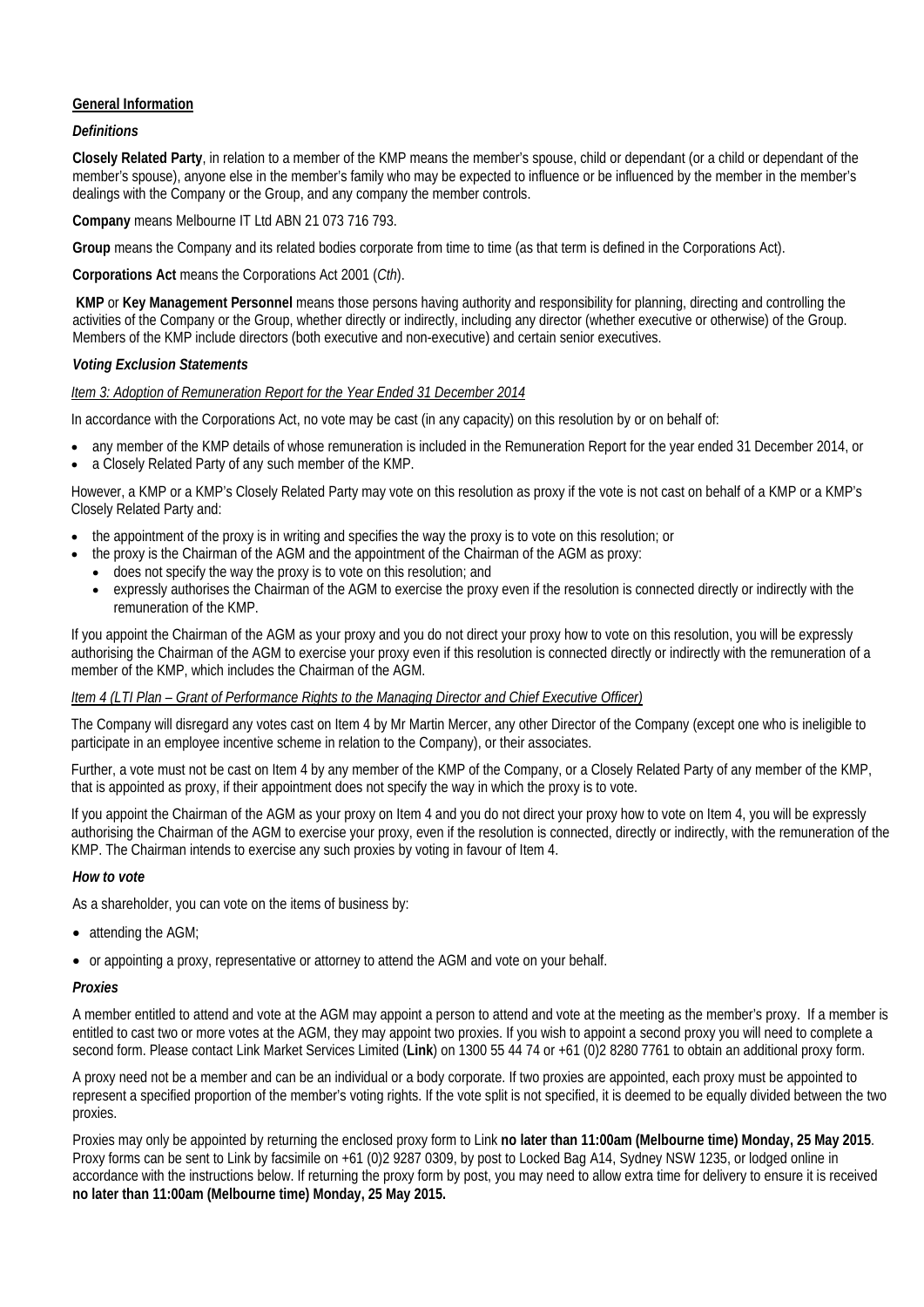The proxy form must be signed by the member or an attorney duly authorised in writing. If the member is a company, the form must be executed under the seal of the company or by its duly authorised officer or attorney. Where two or more persons are registered as members each person must sign the proxy form. If the proxy form is signed under a power of attorney on behalf of a shareholder, the attorney must ensure that either the original power of attorney or a certified copy is sent with the proxy form (unless it has already been provided to Link). A proxy cannot be appointed under a power or attorney (or similar authority) online.

The Company offers shareholders the ability to lodge proxy forms online. To lodge your proxy from online, please go to

[http://melbourneit.info/investor-centre/shareholder-services.](http://melbourneit.info/investor-centre/shareholder-services) Click on the link that states "Login to the secure Investor Centre". You will then need to enter your Security Reference Number (SRN) or Holder Identification Number (HIN), your surname or company name, and your postcode. Then choose "Proxy Voting" from the "Actions" drop down box and follow the online prompts. Note: If you lodge your proxy form online, you do not need to return a hard copy proxy form. You will be taken to have signed your proxy form if you lodge it in accordance with the instructions given on the website.

#### *Voting by proxies*

Shareholders should consider directing their proxy how to vote on each resolution by crossing a "For" or "Against" box when completing their proxy form to ensure that their proxy is permitted to vote on their behalf in accordance with their instructions.

Pursuant to the Corporations Act, if the appointment of a proxy specifies the way the proxy is to vote on a particular resolution:

- the proxy is not required to vote on a show of hands, but if the proxy does so, the proxy must vote as directed (subject to any applicable voting exclusions);
- if the proxy has two or more appointments that specify different ways to vote on the resolutions, the proxy must not vote on a show of hands;
- if the proxy is not the Chairman of the AGM, the proxy need not vote on a poll but if the proxy does so, the proxy must vote as directed (subject to any applicable voting restrictions); and
- if the proxy is the Chairman of the AGM, the proxy must vote on a poll and must vote as directed.

#### *Default to Chairman*

If:

- a poll has been called on a resolution; and
- a shareholder has appointed a proxy other than the Chairman of the AGM and the appointment of the proxy specifies the way the proxy is vote on the resolution; and
- the shareholder's proxy is either:
	- not recorded as attending the AGM; or
	- attends the AGM but does not vote on the resolution,

then the Chairman of the AGM, will before voting on the resolution closes, be taken to have been appointed as the proxy for that shareholder for the purposes of voting on that resolution. In these circumstances, the Chairman of the AGM must vote in accordance with the written direction of that shareholder.

#### *Corporate Representatives*

For a Corporate Representative to vote, they will require a Certificate of Appointment of Corporate Representative executed in accordance with the Corporations Act.

#### *Voting Entitlements*

On a show of hands, every member present in person or by proxy or by attorney or, in the case of a corporation, by duly appointed representative, shall have one vote and on a poll one vote for every share held. However if a member appoints two proxies or two attorneys, neither proxy nor attorney shall be entitled to vote on a show of hands.

In accordance with the Corporations Act, shares will be taken to be held by those persons recorded on the Company's register as at 11.00am (Melbourne time) on Monday, 25 May 2015.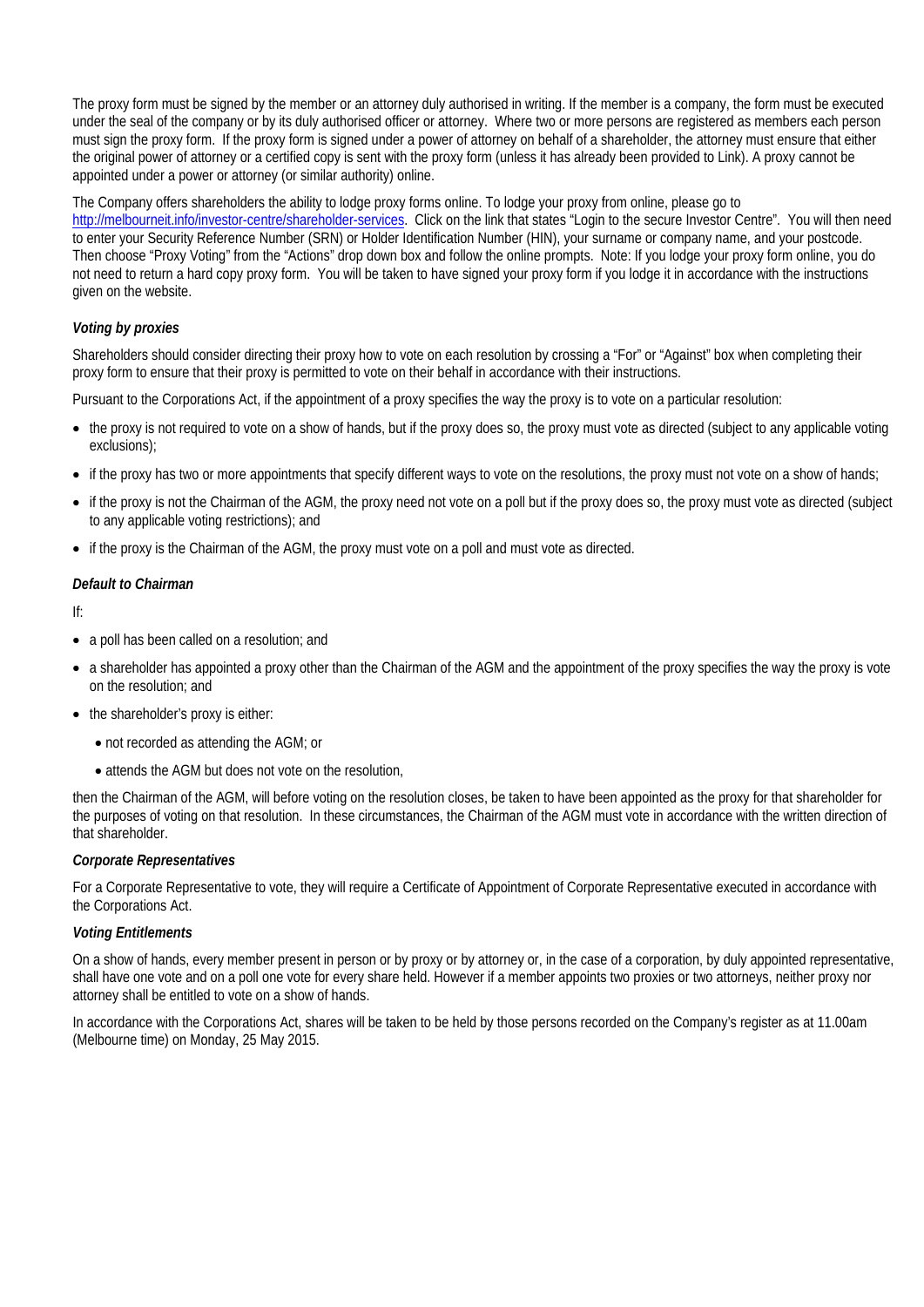

| <b>ONLINE</b><br>ᆖ<br>www.linkmarketservices.com.au<br><b>BY MAIL</b><br><b>Melbourne IT Limited</b><br>C/- Link Market Services Limited<br>Locked Bag A14<br>Sydney South NSW 1235 Australia<br><b>BY FAX</b><br>昌<br>+61 2 9287 0309<br><b>BY HAND</b><br>İ<br><b>Link Market Services Limited</b><br>1A Homebush Bay Drive, Rhodes NSW 2138; or<br>Level 12, 680 George Street, Sydney NSW 2000<br><b>ALL ENQUIRIES TO</b><br>Telephone: +61 1300 554 474 | <b>LODGE YOUR VOTE</b> |
|--------------------------------------------------------------------------------------------------------------------------------------------------------------------------------------------------------------------------------------------------------------------------------------------------------------------------------------------------------------------------------------------------------------------------------------------------------------|------------------------|
|                                                                                                                                                                                                                                                                                                                                                                                                                                                              |                        |
|                                                                                                                                                                                                                                                                                                                                                                                                                                                              |                        |
|                                                                                                                                                                                                                                                                                                                                                                                                                                                              |                        |
|                                                                                                                                                                                                                                                                                                                                                                                                                                                              |                        |
|                                                                                                                                                                                                                                                                                                                                                                                                                                                              |                        |

# PROXY FORM

I/We being a member(s) of Melbourne IT Limited and entitled to attend and vote hereby appoint:

#### APPOINT A PROXY

the Chairman of the Meeting *(mark box)*

OR if you are NOT appointing the Chairman of the Meeting as your proxy, please write the name of the person or body corporate you are appointing as your proxy

or failing the person or body corporate named, or if no person or body corporate is named, the Chairman of the Meeting, as my/our proxy to act on my/our behalf (including to vote in accordance with the following directions act on my/our behalf (including to vote in accordance with the following directions or, if no directions have been given and to the extent permitted by the law, as the proxy sees fit) at the Annual General Meeting of the Company to be held at 11:00am on Wednesday, 27 May 2015 at the Victoria Suites of the Sofitel Melbourne on Collins, 25 Collins Street, Melbourne VIC 3000 (the Meeting) and at any postponement or adjournment of the Meeting.

Important for Resolutions 3 and 4: If the Chairman of the Meeting is your proxy, either by appointment or by default, and you have not indicated your voting intention below, you expressly authorise the Chairman of the Meeting to exercise the proxy in respect of Resolutions 3 and 4, even though the Resolutions are connected directly or indirectly with the remuneration of a member of the Key Management Personnel (KMP).

The Chairman of the Meeting intends to vote undirected proxies in favour of each item of business.

# VOTING DIRECTIONS

Proxies will only be valid and accepted by the Company if they are signed and received no later than 48 hours before the Meeting. Please read the voting instructions overleaf before marking any boxes with an  $\boxtimes$ 

#### **Resolutions** For Against Abstain

|   |                                                                                                      | 1 VI | Ayamot Abotam |
|---|------------------------------------------------------------------------------------------------------|------|---------------|
|   | 2(a) To re-elect Mr Simon Jones as a<br><b>Director</b>                                              |      |               |
|   | <b>2(b)</b> To re-elect Mr Tom Kiing as a<br><b>Director</b>                                         |      |               |
| 3 | <b>Adoption of Remuneration Report</b>                                                               |      |               |
| 4 | Grant of Performance Rights to the<br><b>Managing Director and Chief</b><br><b>Executive Officer</b> |      |               |

STEP 2

STEP 3

 $\bigcirc$  \* If you mark the Abstain box for a particular Item, you are directing your proxy not to vote on your behalf on a show of hands or on a poll and your votes will not be counted in computing the required majority on a

# SIGNATURE OF SHAREHOLDERS – THIS MUST BE COMPLETED

Shareholder 1 (Individual) Joint Shareholder 2 (Individual) Joint Shareholder 3 (Individual)

**MLB PRX501B**

#### Sole Director and Sole Company Secretary Director/Company Secretary (Delete one) Director

This form should be signed by the shareholder. If a joint holding, either shareholder may sign. If signed by the shareholder's attorney, the power of attorney must have been previously noted by the registry or a certified copy attached to this form. If executed by a company, the form must be executed in accordance with the company's constitution and the *Corporations Act 2001* (Cth).